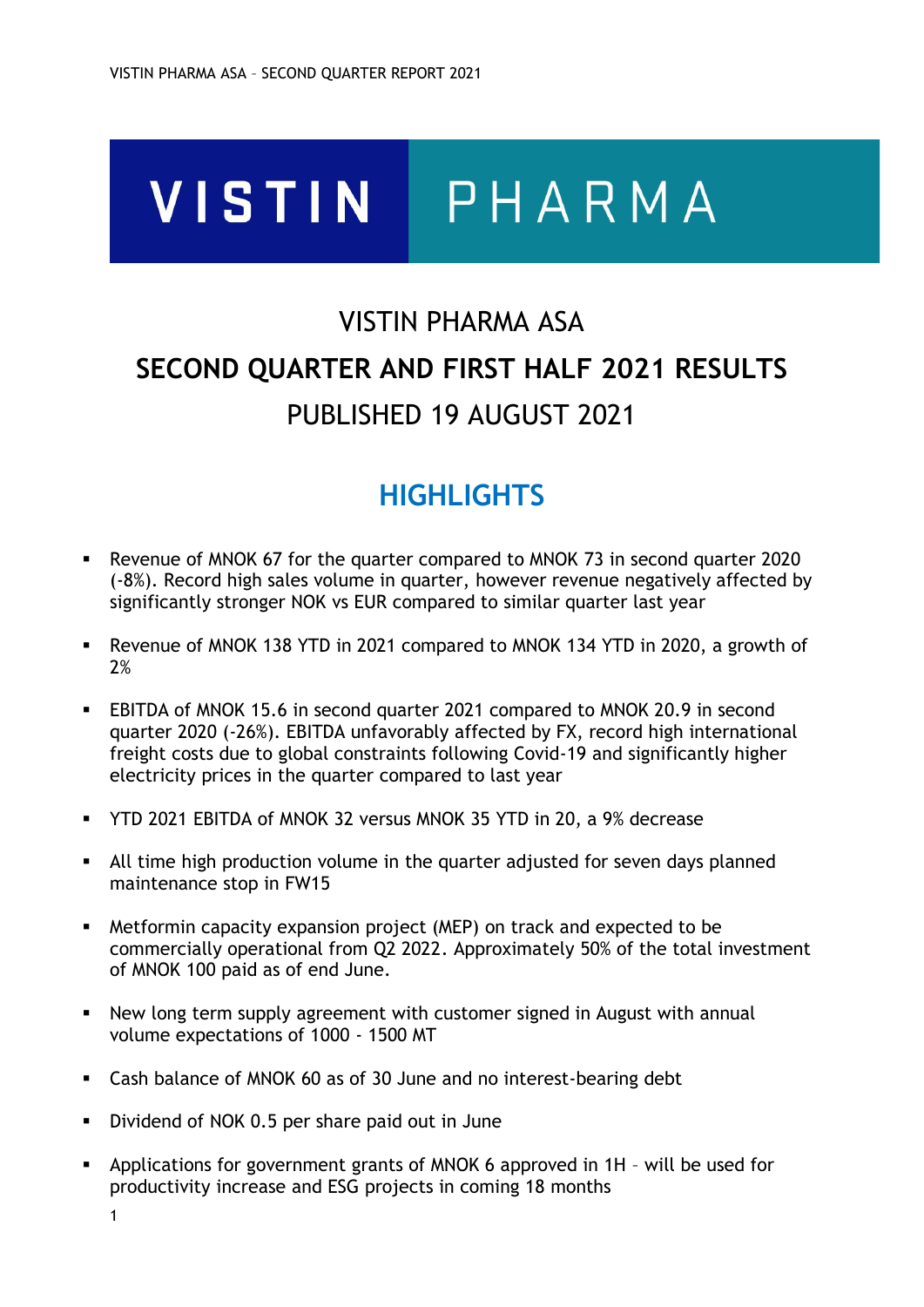#### **2**ND **ND QUARTER REPORT AND YTD FINANCIALS FOR 2021**

The financial report as per June 2021 has been prepared according to the IFRS (International Financial Reporting Standard) and follows IAS 34 for interim financial reporting, as do the comparable numbers for 2020.

## **FINANCIAL DEVELOPMENT**

(Comparative numbers for 2020 in parenthesis)

## **REVENUE**

Revenue in the quarter of MNOK 66.9 (MNOK 73), an 8% decrease compared to Q2 2020. The sales decrease was driven by significantly stronger NOK versus EUR and unfavourable product mix. Government grants of MNOK 1 booked to revenue in the quarter.





## *Cost of goods sold*

Cost of goods sold (COGS) in the quarter ended at MNOK 53.4 (MNOK 53.1). The main driver behind the increase is record high transportation costs and increased electricity and water prices compared to last year, partly offset by volume leverage due to the new reactor.

## **EARNINGS**

Pharmaceuticals achieved an EBITDA of MNOK 15.6 (MNOK 20.9) for the quarter. Earnings before tax (EBT) ended at MNOK 12.5 (MNOK 23.7). EBT in Q2'20 positively affected by reversal of unrealized loss on EUR hedging contracts.





### **PRODUCTION**

The Fikkjebakke plant has been operating at full capacity and with high efficiency and productivity throughout the quarter. Driven by installation of the new  $2<sup>nd</sup>$  reactor in  $Q3/Q4'20$ and optimization in mid Q1'21 a record high production volume of 918MT HCl has been produced in quarter, adjusted for a 7-day planned maintenance stop in FW15.

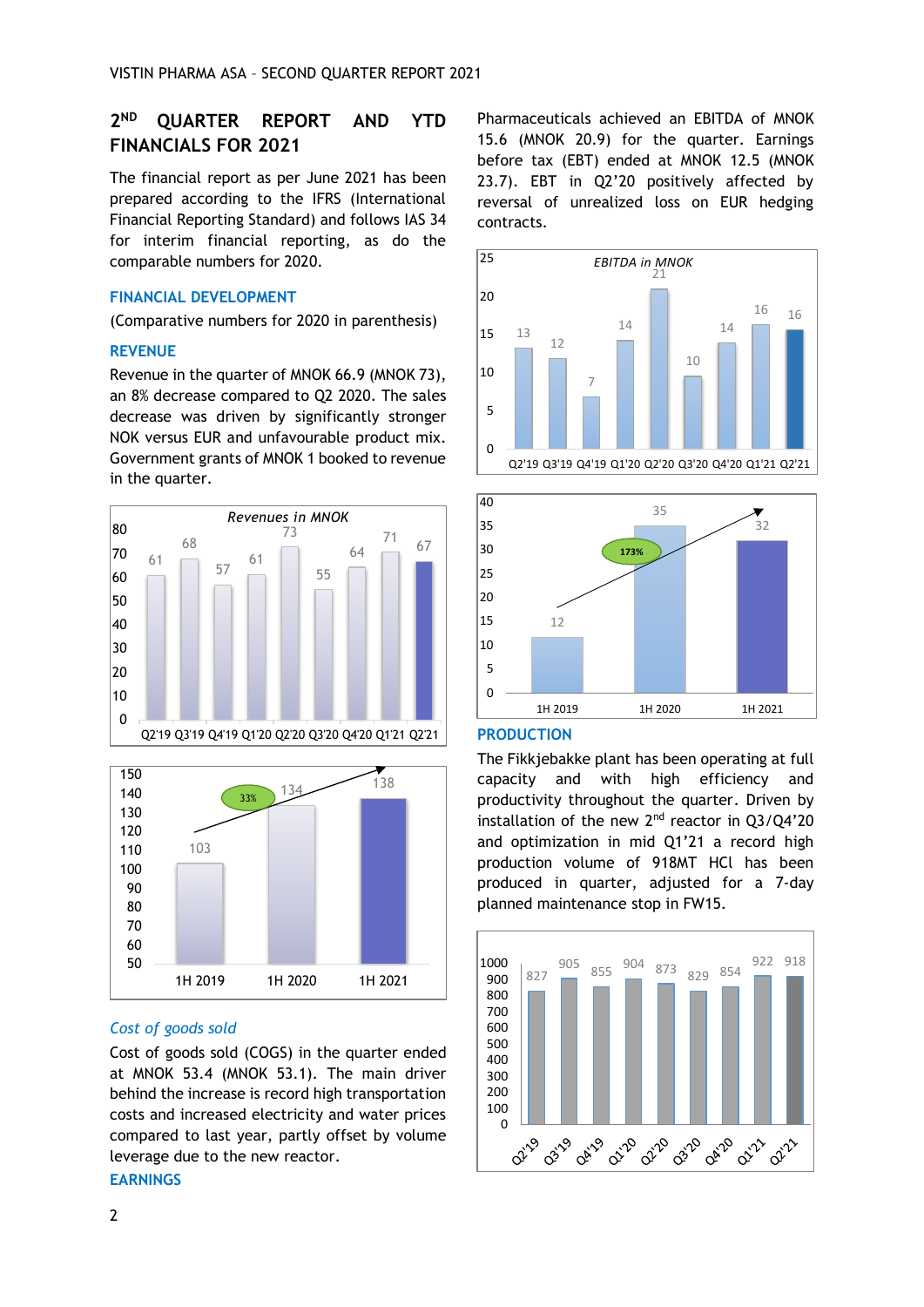## *Other (HQ)*

HQ and other Group activities had EBT of negative MNOK 2.1 for the second quarter, compared to negative MNOK 1.1 in the same quarter last year. The consolidated EBT for the Group, excluding Energy Trading, ended at MNOK 10.3 (MNOK 26.6), in the second quarter. EBT in Q2'20 positively affected by reversal of unrealized loss on EUR hedging contracts booked in Q1'20.

## *Financial items*

Net finance ended positive with MNOK 0.1 for the second quarter 2021, compared to positive of MNOK 9.1 in second quarter 2020. Net finance income in Q2'21 was mainly related to realized and unrealized gains or losses related to customer receivables in EUR.

## **CASH FLOW**

YTD net cash flow from operating activities was MNOK 31. Net cash flow from operating activities in first six months of 2020 was negative MNOK 162.1. Adjusted for the realized loss on the oil derivative contracts in Energy Trading the operating cash flow was positive with approx. MNOK 24.

Net cash flow from investing activities YTD was negative with MNOK 21.5 which represents capital expenditure, mainly MEP. Net cash flow from investing activities in the same period last year was negative MNOK 3.5.

Net cash flow from financing activities YTD was negative MNOK 26.6, driven by dividend pay-out in June and payment of lease liabilities. Net cash flow from financing activities in the same period last year was negative MNOK 45.1.

Net decrease in cash and cash equivalents YTD amounted to MNOK 17.1. In the same period last year, there was a net decrease in cash and cash equivalents of MNOK 210.6 due to realization of the oil derivative contracts in Energy Trading.

## **BALANCE SHEET** *Assets*

Vistin Pharma had total assets of MNOK 320 as of 30 June 2021. Cash and cash equivalents amounted to MNOK 60.

The company has a deferred tax asset of MNOK 30.3 (MNOK 35). Based on the financial forecasts for the company the deferred tax asset is expected to be fully utilized, and thus the full amount has been included as carrying value in the balance sheet.

## *Equity*

Equity by the end of June was MNOK 267.1. This equals an equity ratio of 83%.

## *Liabilities*

The company had no interest-bearing debt as of end June 2021. MNOK 2.1 (MNOK 1.8) in obligations related to lease contracts are recognized in the balance sheet according to IFRS 16.

## **OPERATIONAL STATUS**

## **MARKET**

It is a strong underlying global demand in metformin. The product is the standard first-line treatment of Type 2 Diabetes. The majority of Vistin Pharma's key customers are pharmaceutical companies that sell new and innovative metformin products, and the demand for the Company's metformin will therefore be dependent on the performance of these products in the market. Key drivers for future growth are the number of diabetes patients diagnosed and treated with metformin containing products, continued growth in sales volume from existing multinational customers, as well as adding new customers to its portfolio. The company is currently experiencing strong demand for its products.

## **STRATEGY**

In April 2020 Vistin announced that the Board of Directors had approved a Metformin Capacity Expansion Project (MEP). The objective is to build a 2nd parallel production line and establish a total capacity of approx. 7000MT metformin HCl annually. Products from the new line are expected to be commercialized by Q2 2022. The estimated CAPEX is MNOK 100, whereof approx. 50% has been paid as of 30 June. Activities to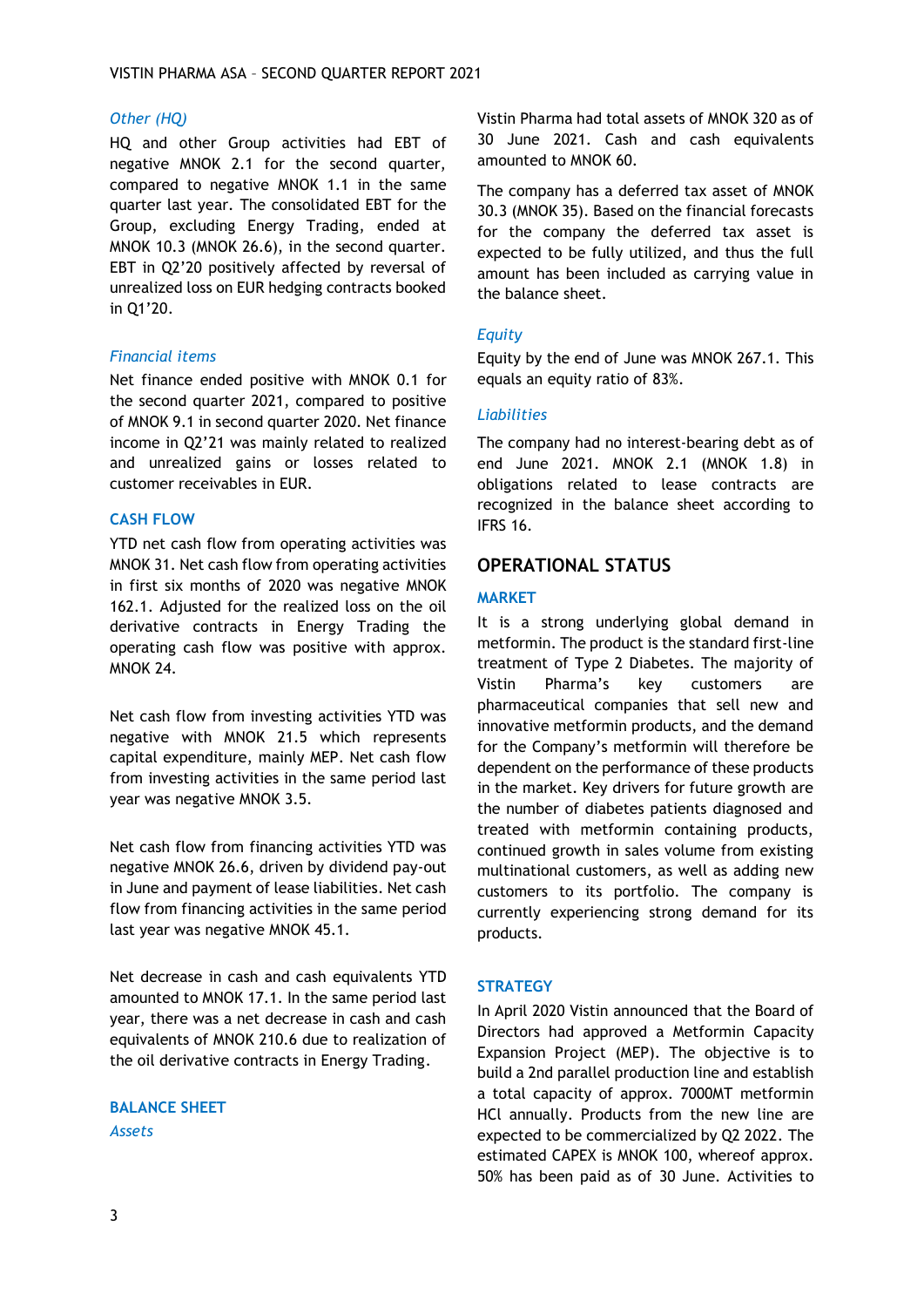secure long lead equipment is on track. Business development activities to acquire new accounts and to secure increased volumes from existing customers to fill the additional MEP capacity are ongoing. In August a new long term supply agreement was signed with a new customer. The annual volume expectations for the agreement are at least 1000MT from 2023.

## **RESEARCH AND DEVELOPMENT (R&D)**

Vistin has positioned itself as a premium supplier of metformin. To keep the position in the market, Vistin is committed to invest in process and product quality development and take advantage of Best Available Techniques (BAT) in its production environment. Vistin has a separate department consisting of four highly competent individuals that is dedicated to work with process, productivity and quality improvements.

## **THE COVID-19 PANDEMIC**

The demand in the market for metformin is still high and is not affected by the corona epidemic. Vistin has taken actions to secure the supply of critical raw materials and to build additional security stocks. Due to limitations of available containers and load/unload restrictions in some harbours, Vistin has experienced significant delays in delivery of DCDA from China. Additional delays may lead to short term interruption in production. 2021 forecasted sales volume is not expected to be affected. There are no reported corona infected employees in Vistin Pharma as of today and the company is strictly following the guidelines from the authorities and has successfully taken active measures to reduce the risk of virus spread in the factory. Lack of available containers in Asia, due to increased export from the region, has significantly increased the freight costs from China and India (across all businesses and for all goods). Vistin is also experiencing pressures from its suppliers with increasing raw materials prices, driven by higher global demand and increased raw material prices in general.

## **CORPORATE SOCIAL RESPONSIBILITY**

Vistin Pharma is committed to conduct its business in a manner that adheres to the highest industry standards within the pharmaceutical industry, and strictly in accordance with international and local laws and regulations. Vistin Pharma believes in socially responsible business and promoting decent working and environmental conditions in our supply chains and it is part of Vistin Pharma's strategy and efforts to act responsible. Vistin Pharma has adopted the general principles of UN Global Compact with universally accepted principles for human rights, working conditions, environment and anti-corruption. In pursuit of this the Group has developed a 'NO HARM VISON' consisting of:

- *Vision is to have no negative impact on environment, people and local community by our presence*
- *Vistin is a «green» and environmentally friendly pharmaceutical company with a "no harm" vision and "front runner" ambition*
- *Our goal is to double our manufacturing capacity without increased environmental impact on water, air and soil*

Vistin Pharma has the recent years, with success, completed and implemented several initiatives that significantly reduces the environmental footprint. Building on this success Vistin Pharma has several exciting initiatives ongoing:

- *Vistin continue to use only hydro powered energy to minimize carbon footprint*
- *Vistin is currently running a project with aim to reduce the water consumption in the plant by >80% through recycling.*
- *Vistin is working on a technology project where distillation will be fractionated into components that can be used as raw materials for other companies.*
- *Vistin has, since 2017, been part of a national program for surveillance of industrial impact on fjords and effluents. Surveillance program and ecotoxicology test confirm that Vistin do not impact the effluent negatively.*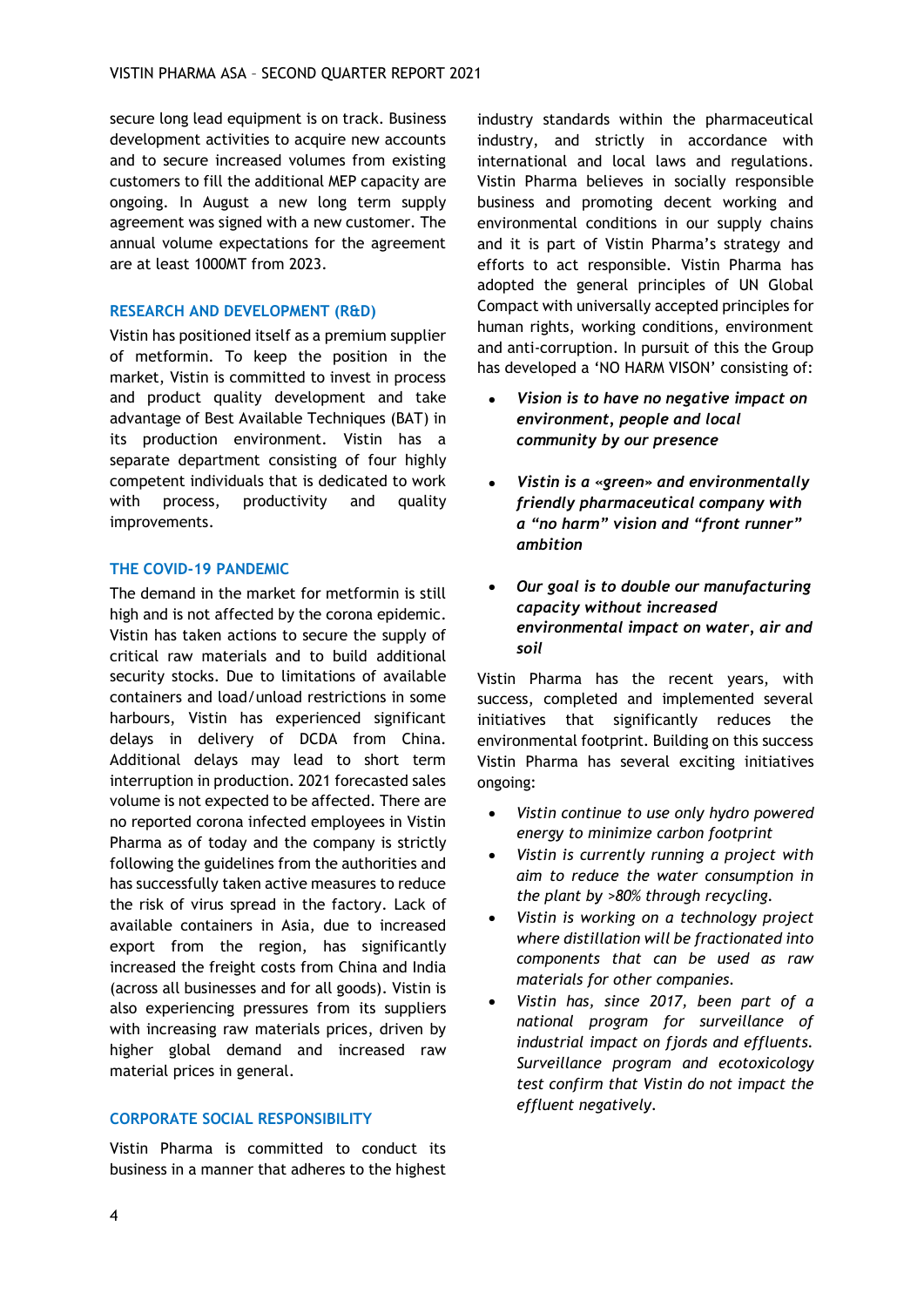## **RISKS AND UNCERTAINTIES**

As a pharmaceutical manufacturing company, Vistin Pharma is exposed to several types of risk. Fluctuations in the price and availability of raw materials and the development in foreign exchange (USD and EUR) are among the most prominent. Majority of the sales are done in EUR, while all primary raw material purchases are in USD. In addition, risk related to potential regulatory changes, new medications for the treatment of diabetes II, and environmental issues connected to emission permits at the Company's plant represent central risk factors to the Company.

#### **BASIS OF PRESENTATION**

This financial information should be read together with the financial statements for the year ended 31 December 2020, prepared in accordance with International Financial Reporting Standards ("IFRS"). The presentation of the Interim Financial Statements is consistent with the Annual Financial Statements. Additional disclosures supplementing the financial statements are included in this report on pages 2–5. The figures are unaudited.

#### **EVENTS AFTER THE REPORTING DATE**

There have not been events after the reporting date that affect the Company's financials.

#### **GENERAL MARKET OUTLOOK**

Diabetes is one of the largest global health crises of the 21st century, and the metformin business is expected to continue to grow by 5-6% annually, as it remains the gold-standard treatment of type 2 diabetes. The majority of Vistin Pharma's key customers are pharmaceutical companies that sell new and innovative metformin products, and the demand for the Company's metformin will be partially dependent on the market performance of these products.

The demand in the market for metformin is still high and is currently not affected by the corona epidemic. The vulnerability for drug supplies during the corona epidemic has been an 'eye opener' for the authorities and the need for 'short travelled medicines' will be high on the agenda going forward. Vistin is strategically well positioned to benefit from the expected increase in local supplies going forward.

### **SHAREHOLDER INFORMATION**

The Company had 44 344 592 issued shares as of 30 June 2021. The five largest shareholders were Intertrade Shipping AS with 12,575,000 shares, Pactum AS with 3,519,733 shares, Holmen Spesialfond with 3,250,000 shares, MP Pensjon PK with 1,699,848 shares, and Tycoon Industrier AS with 784,280 shares.

The share price has moved from NOK 25.50 per share at 31 of March, and to NOK 23 as of 30 June 2021, equal to a decrease of 10%. Dividend of NOK 0.5 per share was paid in June.

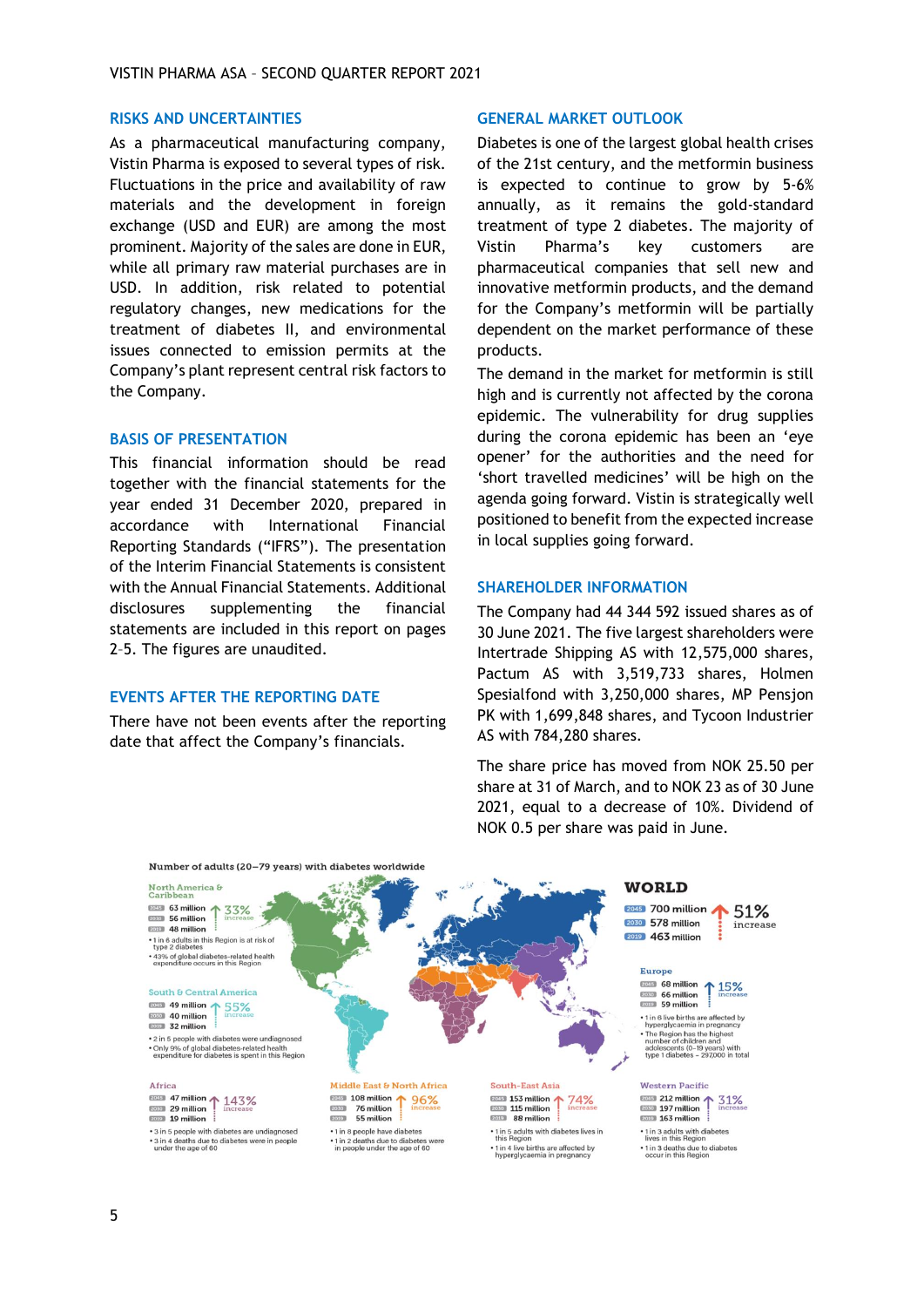|                                                | QTR     | QTR                             | <b>YTD</b> | YTD        | <b>FY</b> |
|------------------------------------------------|---------|---------------------------------|------------|------------|-----------|
| Condensed financial statement (P&L)            |         | 2. quarter 2021 2. quarter 2020 | 30.06.2021 | 30.06.2020 | FY 2020   |
| All numbers in NOK 1000                        |         |                                 |            |            |           |
| <b>Total revenue and income</b>                | 66847   | 73 0 21                         | 137 650    | 134 428    | 253 905   |
| Cost of materials                              | 21 371  | 23 4 03                         | 44 163     | 41813      | 73 288    |
| Salary and sosial expenses                     | 16 397  | 17841                           | 33 997     | 34 4 26    | 72 499    |
| Other operating expenses                       | 15 667  | 11847                           | 30720      | 24 5 7 5   | 52 940    |
| Total operating expenses                       | 53 4 35 | 53 091                          | 108 880    | 100 815    | 198728    |
| Opr. res.before. depr. and write offs (EBITDA) | 13 4 12 | 19930                           | 28769      | 33 613     | 55 177    |
| Opr.res before depr and write off %            | 20.1%   | 27.3%                           | 20.9%      | 25,0%      | 21,7%     |
| Depreciation                                   | 3 2 0 9 | 2461                            | 6080       | 4912       | 9623      |
| <b>Operating result</b>                        | 10 203  | 17469                           | 22 689     | 28701      | 45 554    |
| Operating result in %                          | 15,3%   | 23.9%                           | 16.5%      | 21,4%      | 17,9%     |
| Financial income                               | 2 1 6 1 | 1976                            | 5 3 2 8    | 10312      | 14 066    |
| <b>Financial expenses</b>                      | 2025    | $-7111$                         | 6414       | 180 177    | 183893    |
| <b>Net finance</b>                             | 136     | 9088                            | $-1086$    | $-169865$  | $-169827$ |
| Pre tax profit                                 | 10 339  | 26 556                          | 21 603     | $-141164$  | $-124273$ |
| Tax                                            | 2 2 7 5 | 5842                            | 4753       | $-31067$   | $-27317$  |
| <b>Result</b>                                  | 8 0 6 4 | 20714                           | 16851      | $-110097$  | -96 956   |
| <b>Comprehensive income</b>                    |         |                                 |            |            |           |
| Result after tax                               | 8 0 6 4 | 20714                           | 16851      | $-110097$  | $-96956$  |
| Other comrehensive income                      |         |                                 |            |            | 277       |
| <b>Total comprehensive income</b>              | 8 0 6 4 | 20714                           | 16851      | $-110097$  | $-96679$  |
| <b>Dividend</b>                                | 22 172  | 44 345                          | 22 172     | 44 345     | 44 345    |
| Key figures                                    |         | 2. quarter 2021 2. quarter 2020 | 30.06.2021 | 30.06.2020 | FY 2020   |

| Equity share                               | 83%    | 83%    | 83%    | 83%     | 85 %    |
|--------------------------------------------|--------|--------|--------|---------|---------|
| Earnings per share                         | 0.18   | 0.47   | 0.38   | $-2.48$ | $-2.19$ |
| Earnings per share diluted                 | 0.18   | 0.47   | 0.38   | $-2.48$ | $-2.19$ |
| Average shares outstanding in 1000         | 44 345 | 44 345 | 44 345 | 44 345  | 44 345  |
| Average shares outstanding in 1000 diluted | 44 345 | 44 345 | 44 345 | 44 345  | 44 345  |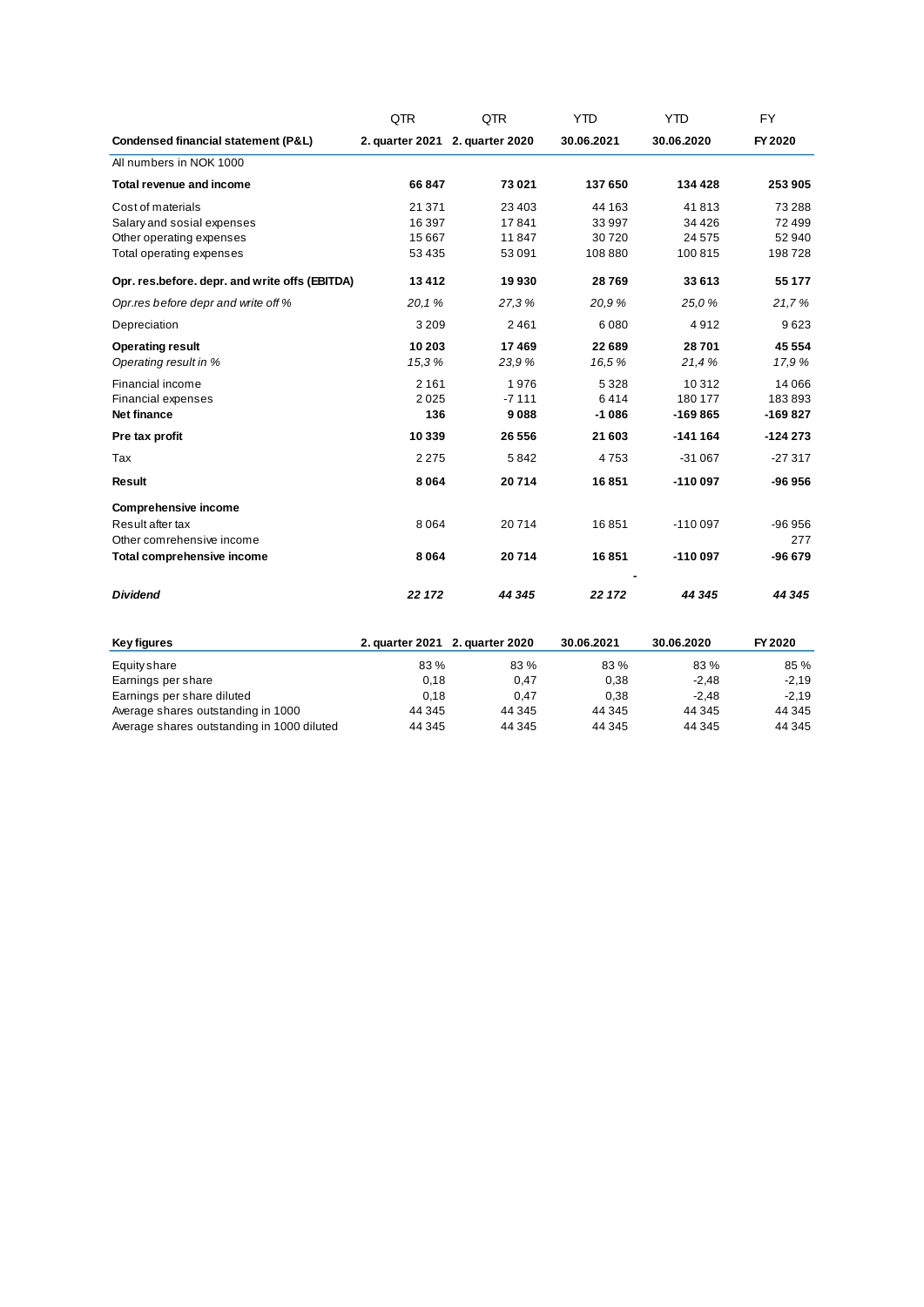# VISTIN PHARMA ASA – SECOND QUARTER REPORT 2021

| <b>Condensed financial statement</b><br>(balance sheet)                      | 30.06.2021          | 30.06.2020            | 31.12.2020           |
|------------------------------------------------------------------------------|---------------------|-----------------------|----------------------|
| All numbers in NOK 1000                                                      |                     |                       |                      |
| <b>Assets</b>                                                                |                     |                       |                      |
| Fixed assets                                                                 | 160 642             | 100 968               | 145 261              |
| Deferred tax assets                                                          | 30 347              | 35 003                | 35 1 28              |
| <b>Total tangible and fixed assets</b>                                       | 190989              | 135971                | 180 389              |
| Inventory                                                                    | 28 330              | 29 038                | 31788                |
| Trade receivables                                                            | 34 609              | 33 5 8 7              | 30 400               |
| Other receivables                                                            | 6 1 5 8             | 2801                  | 2 3 0 2              |
| Cash                                                                         | 59 939              | 109 028               | 77 036               |
| <b>Total current assets</b>                                                  | 129 037             | 174 455               | 141 526              |
| <b>Total assets</b>                                                          | 320026              | 310426                | 321 915              |
| <b>Equity and liability</b>                                                  |                     |                       |                      |
| Share capital                                                                | 44 308              | 44 345                | 44 345               |
| Share premium reserve                                                        | 206 885             | 229 056               | 229 056              |
| Retained earnings                                                            | 15894               | $-14448$              | -996                 |
| <b>Total equity</b>                                                          | 267 086             | 258 954               | 272 405              |
| <b>Pension liabilites</b>                                                    | 16 330              | 16 309                | 16 330               |
| Lease obligations                                                            |                     |                       |                      |
| Other non-current liablites                                                  | 1 2 1 7             | 939                   | 976                  |
| <b>Total long term liabilities</b>                                           | 17547               | 17 249                | 17 306               |
| <b>Total short term liabilities</b>                                          | 35 393              | 34 2 2 3              | 32 204               |
| <b>Total equity and liability</b>                                            | 320 026             | 310425                | 321915               |
| Net interest bearing debt                                                    |                     |                       |                      |
| Change in equity                                                             | 30.06.2021          | 30.06.2020            | 31.12.2020           |
| All numbers in NOK 1000 Equity start of period                               |                     |                       |                      |
| <b>Equity start of period</b>                                                | 272 405             | 413396                | 413 396              |
| Result for the period                                                        | 16851               | $-110097$             | $-96922$             |
| Other comprehensive income                                                   |                     |                       | 277                  |
| Share based payments                                                         |                     |                       |                      |
| Dividend                                                                     | $-22172$            | -44 345               | -44 345              |
| <b>Equity end of period</b>                                                  | 267 084             | 258 954               | 272 405              |
|                                                                              |                     |                       |                      |
| Cash flow analysis YTD<br>All numbers in NOK 1000                            | 30.06.2021          | 30.06.2020            | 31.12.2020           |
|                                                                              |                     |                       |                      |
| Result for the period<br>Depreciations and working capital changes           | 21 604              | $-141164$             | -124 273             |
| Cash flow from operation                                                     | 9404<br>31 008      | $-20901$<br>$-162065$ | $-21458$<br>-145 731 |
| Purchase of equipment and intangibles                                        | $-21461$            | $-3520$               | $-53103$             |
| <b>Cash flow from investments</b>                                            | $-21461$            | $-3520$               | $-51378$             |
| Dividend paid(and finance activities)<br><b>Cash flow finance activities</b> | $-26642$<br>-26 643 | $-45062$<br>-45 062   | -44 345<br>-45 528   |
| Change in cash for the period                                                | $-17096$            | -210 647              | -242 638             |
| Cash at start of period                                                      | 77 036              | 319673                | 319673               |
| Cash by the end of period                                                    | 59 939              | 109 028               | 77036                |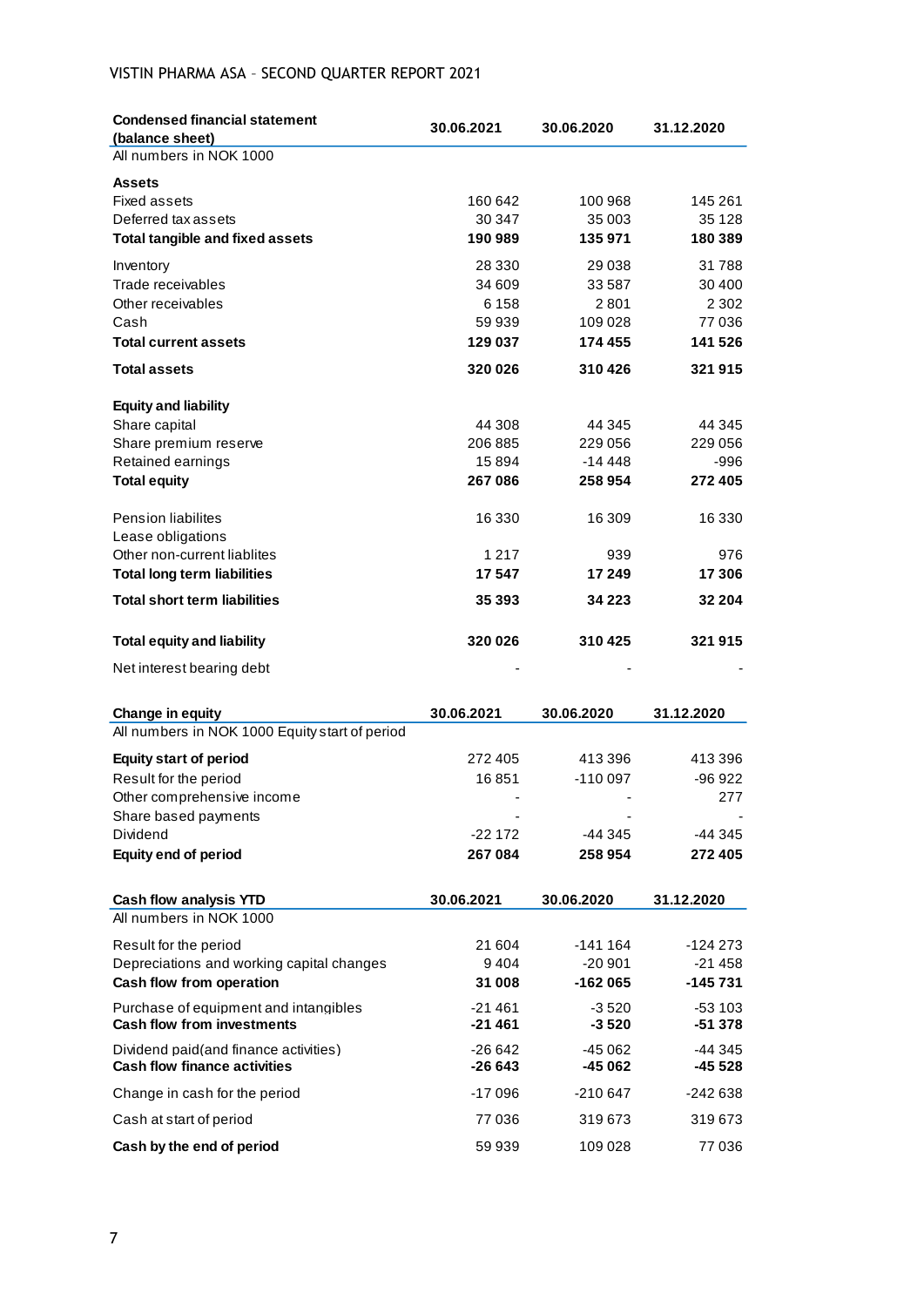# VISTIN PHARMA ASA – SECOND QUARTER REPORT 2021

| Segment reporting (P&L)  |          | 2. quarter 2021 2. quarter 2020 | <b>YTD</b><br>30.06.2021 | <b>YTD</b><br>30.06.2020 | FY 2020   |
|--------------------------|----------|---------------------------------|--------------------------|--------------------------|-----------|
| All numbers in NOK 1000  |          |                                 |                          |                          |           |
| Total revenue and income |          |                                 |                          |                          |           |
| Pharmaceuticals          | 66 847   | 73 0 21                         | 137 650                  | 134 427                  | 253 906   |
| <b>Energy Trading</b>    |          |                                 |                          |                          |           |
| HQ & Other               |          |                                 |                          |                          |           |
| Total revenue and income | 66847    | 73 021                          | 137 650                  | 134 427                  | 253 906   |
| <b>EBITDA</b>            |          |                                 |                          |                          |           |
| Pharmaceuticals          | 15 5 9 3 | 20 903                          | 31 906                   | 35 141                   | 58 189    |
| <b>Energy Trading</b>    |          | $-213$                          |                          | $-139$                   | $-190$    |
| HQ & Other               | $-2182$  | $-760$                          | $-3137$                  | $-1.389$                 | $-2822$   |
| <b>EBITDA</b>            | 13412    | 19930                           | 28769                    | 33 613                   | 55 177    |
| <b>EBT</b>               |          |                                 |                          |                          |           |
| Pharmaceuticals          | 12465    | 23754                           | 24 541                   | 22 6 6 6                 | 39 805    |
| <b>Energy Trading</b>    |          | 3885                            | $\Omega$                 | $-161905$                | $-162117$ |
| HQ & Other               | $-2127$  | $-1082$                         | $-2938$                  | $-1925$                  | $-2010$   |
| <b>EBT</b>               | 10 338   | 26 556                          | 21 603                   | $-141163$                | $-124322$ |

| Segment reporting (balance sheet)  | 30.06.2021 | 30.06.2020 | 31.12.2020 |
|------------------------------------|------------|------------|------------|
| All numbers in NOK 1000            |            |            |            |
| Operating assets                   |            |            |            |
| Pharmaceuticals                    | 246 669    | 163 593    | 210 998    |
| <b>Energy Trading</b>              |            |            |            |
| HQ & Other                         | 43 009     | 111828     | 79 338     |
| <b>Total segments</b>              | 289 678    | 275 421    | 290 336    |
| Operating liabilities              |            |            |            |
| Pharmaceuticals                    | 51 953     | 35 042     | 31 616     |
| <b>Energy Trading</b>              |            |            |            |
| HQ & Other                         | 987        | 16 430     | 17893      |
| <b>Total segments</b>              | 52 940     | 51 471     | 49 509     |
| Reconciliation of assets           |            |            |            |
| Segment operating assets           | 289 678    | 275 421    | 286787     |
| Deferred tax assets                | 30 347     | 35 003     | 35 1 28    |
| <b>Total operating assets</b>      | 320 026    | 310 425    | 321 915    |
| Reconciliation of liabilities      |            |            |            |
| Segment operating liabilities      | 52 940     | 51 471     | 49 509     |
| Tax payable                        |            |            |            |
| <b>Total operating liabilities</b> | 52940      | 51 471     | 49 509     |